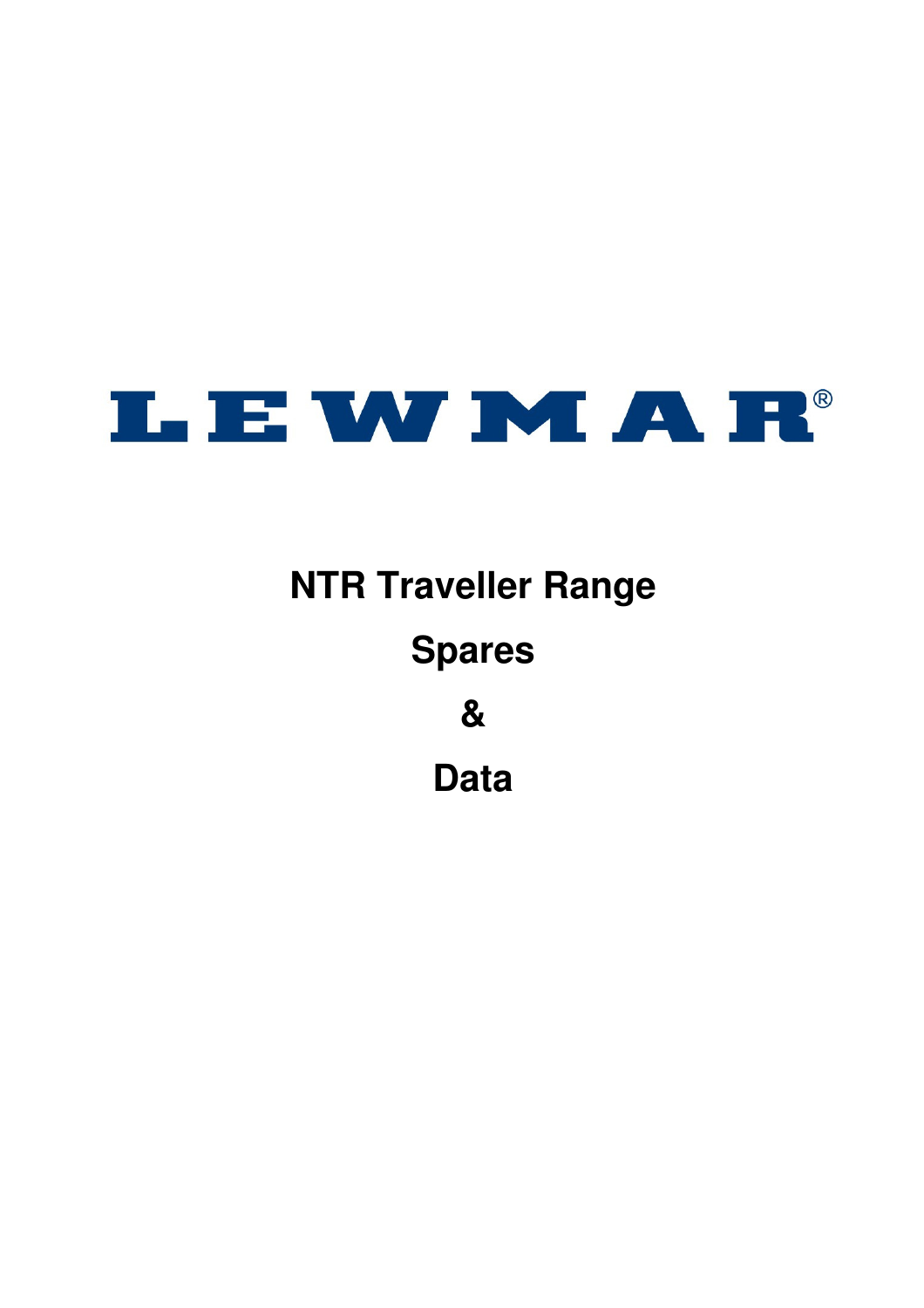#### **TRAVELER RANGE BUILD BLOCKS – CARS**

| Short Car - Torlon balls - Shackle<br><b>SZ1 SHORTCAR TB SHKL</b><br>29421300<br><b>SZ2 SHORTCAR TB SHKL</b><br>29422300                                       |                          |
|----------------------------------------------------------------------------------------------------------------------------------------------------------------|--------------------------|
| <b>SZ3 SHORTCAR TB SHKL</b><br>29423301                                                                                                                        |                          |
|                                                                                                                                                                |                          |
| <b>Standard Car - Torlon Balls - Shackle</b><br><b>SZ1 CAR TB SHKL</b><br>29431300<br><b>SZ2 CAR TB SHKL</b><br>29432300<br><b>SZ3 CAR TB SHKL</b><br>29433300 |                          |
| Size 1 Car, Shackle, Torlon Balls                                                                                                                              |                          |
| <b>Standard Car - Torlon Balls - Upstand</b>                                                                                                                   |                          |
| SZ1 CAR TB UPS<br>29431400                                                                                                                                     |                          |
| SZ2 CAR TB UPS<br>29432400                                                                                                                                     |                          |
| SZ3 CAR TB UPS<br>29433400                                                                                                                                     |                          |
|                                                                                                                                                                |                          |
|                                                                                                                                                                |                          |
|                                                                                                                                                                |                          |
|                                                                                                                                                                |                          |
| Standard Car - Slide Rod - Shackle - Plunger                                                                                                                   |                          |
| SZ1 CAR SR SHKL PLUNGER<br>29441723<br>29442723<br>SZ2 CAR SR SHKL PLUNGER<br>Sz3 does exist but not without stirrup                                           |                          |
|                                                                                                                                                                |                          |
| Standard Car - Slide Rod - Shackle                                                                                                                             |                          |
| SZ1 CAR SR SHKL<br>29431500<br><b>SZ2 CAR SR SHKL</b><br>29432500<br>Sz3 does not exist                                                                        |                          |
|                                                                                                                                                                |                          |
| 28004474                                                                                                                                                       |                          |
| This car does not use pivot covers                                                                                                                             | $\scriptstyle\mathtt{<}$ |
|                                                                                                                                                                |                          |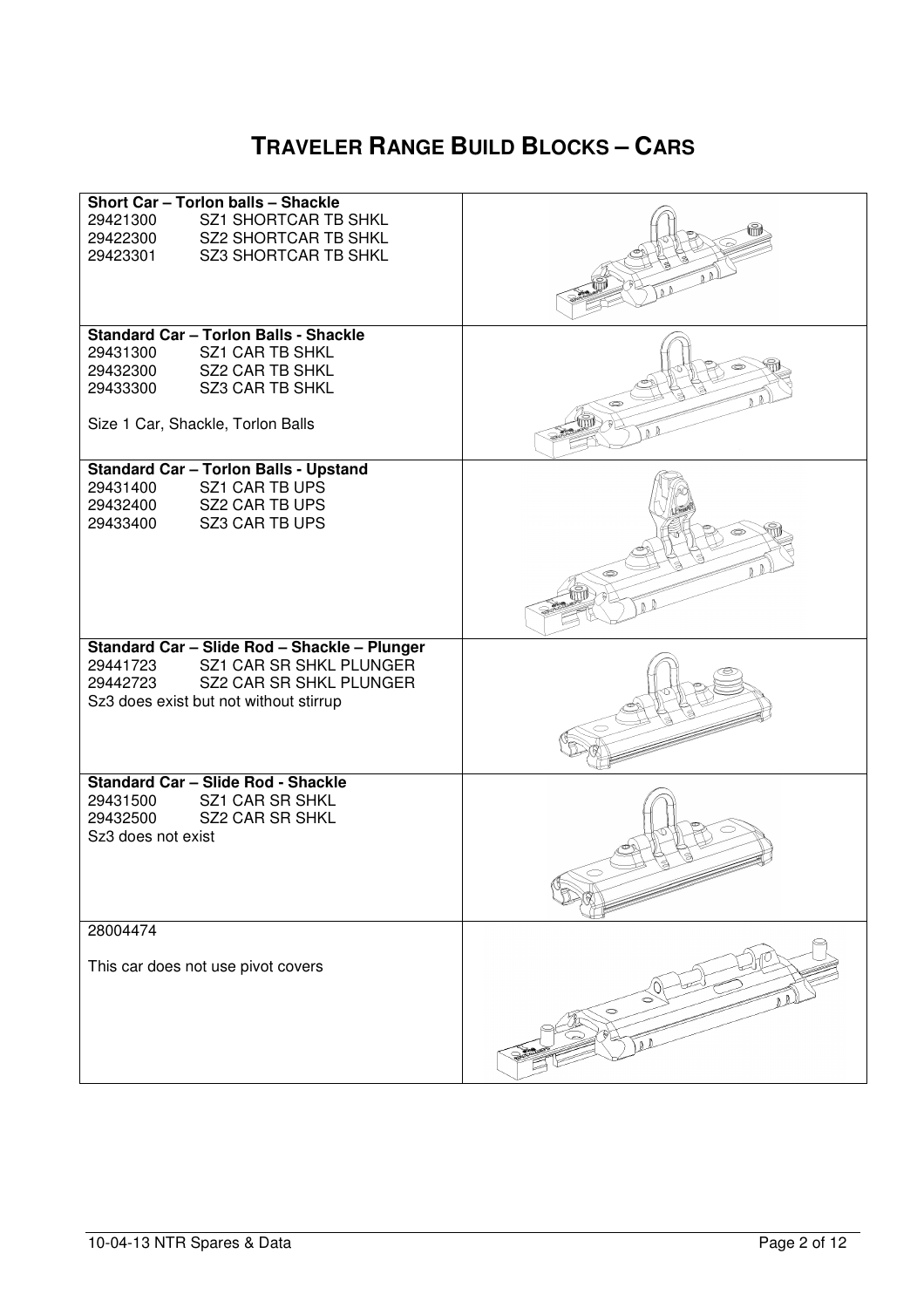## **PIVOT COVERS, UPSTANDS, SHACKLES, GENOA STIRUUPS**

| Rod & Pivot End Cover Kit                                                                                                                                |                  |
|----------------------------------------------------------------------------------------------------------------------------------------------------------|------------------|
|                                                                                                                                                          |                  |
|                                                                                                                                                          |                  |
| <b>Upstand Buffers</b><br>25003492<br>SZ <sub>1</sub><br>SZ <sub>2</sub><br>25003494<br>25003494<br>SZ3 (same as size 2)                                 |                  |
| <b>Car Shackle</b><br>25000007<br>6MM CAR SHACKLE - used on Sz1<br>8MM SHACKLE - used on Sz2 & 3<br>25000047                                             |                  |
| <b>Upstand Kit</b><br>29171024<br>SZ1 UPSTAND CONVERSION<br>29172024<br><b>SZ2 UPSTAND CONVERSION</b><br>29173024<br><b>SZ3 UPSTAND CONVERSION</b>       | <b>Block Cup</b> |
| Sz1 fits 60mm Synchro block<br>Sz2 fits 72mm Synchro block<br>Sz3 fits 90mm Synchro block                                                                |                  |
| <b>Block Cup Only</b><br>25000027<br>SZ1 M/SHEET BLOCK CUP<br>25000053<br>SZ2 M/SHEET BLOCK CUP<br>25000115<br>SZ3 M/SHEET BLOCK CUP                     |                  |
| <b>Genoa Stirrup</b><br>28003225<br>SZ1NTR GENOA STIRRUP ASSY<br>28003226<br>SZ2 GENOA STIRRUP KIT (PB)<br>S/S MK2 STIRRUP RIVETTED<br>28002231<br>ASSY. |                  |
| <b>Genoa Stirrup Angle Limiter</b><br>25003711<br>SZ1 MKII I/B LIMITER<br>25003712<br>SZ2 MKII I/B LIMITER                                               |                  |
| No limiter available for size 3                                                                                                                          |                  |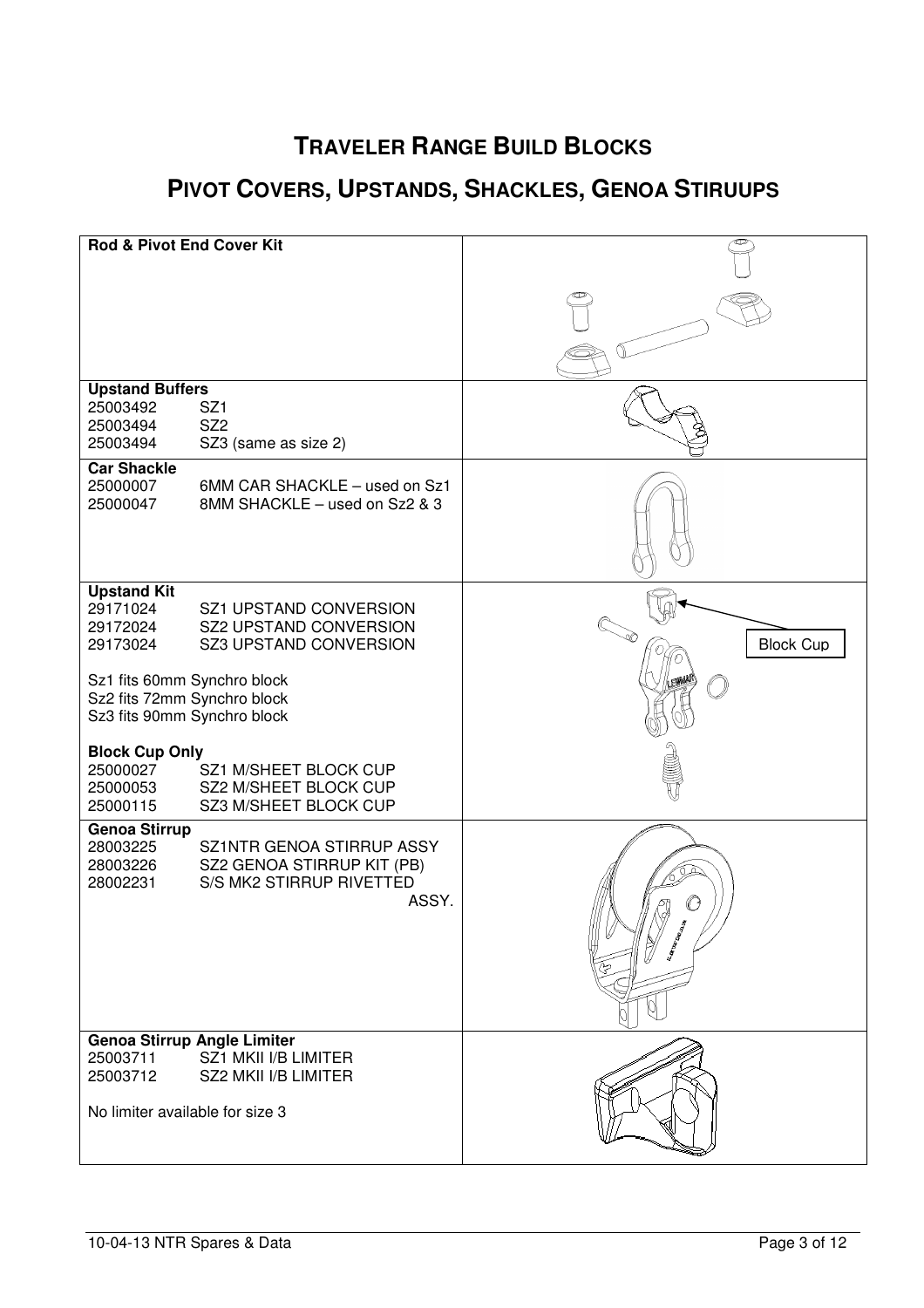#### **CONTROL LINE PARTS & PLUNGER**

| <b>Control Line Becket Kit</b><br><b>SZ1 BKT KIT PAIR</b><br>29471010<br><b>SZ2 BKT KIT PAIR</b><br>29472010<br>29473010<br>SZ3 ENDSTOP BKT PAD EYE+FIX<br>Some size 3 uses size 2 part  | Size <sub>2</sub><br>Size 1 |
|------------------------------------------------------------------------------------------------------------------------------------------------------------------------------------------|-----------------------------|
| <b>Single Control Line Sheave</b>                                                                                                                                                        |                             |
| 29471011 SZ1 SINGLE CL KIT PAIR ENDSTOP<br>29472011 SZ2 SINGLE CL KIT PAIR ENDSTOP                                                                                                       |                             |
| Plain bearings                                                                                                                                                                           |                             |
|                                                                                                                                                                                          |                             |
| 29471012 SZ1 DOUBLE CL KIT PAIR ENDSTOP<br>29472012 SZ2 DOUBLE CL KIT PAIR ENDSTOP                                                                                                       |                             |
| Size 3 uses Sz2 or a 60mm Racing Footblock<br>Plain bearings<br>Ball sheaves have yellow sides                                                                                           |                             |
| SZ1 CLEAT ASSY PAIR ENDSTOP<br>29471015<br>29472015<br>SZ2 CLEAT ASSY PAIR ENDSTOP<br>Size 3 loads are to high for cleats. Use a clutch on<br>the deck                                   |                             |
| 28004144                                                                                                                                                                                 |                             |
| The current traveller range (NTR) uses different<br>plates from the Ocean Traveller Range.<br>Size 3 loads are to high for cleats. Use a clutch on<br>the deck                           | O                           |
| <b>Plunger Kits</b><br>28003321<br><b>SZ1 PLUNGER KIT</b><br>28003459<br>SIZE 2 PLUNGER KIT                                                                                              |                             |
| Workshop fit only. Required swaging.                                                                                                                                                     |                             |
|                                                                                                                                                                                          |                             |
|                                                                                                                                                                                          |                             |
| Size 3 uses Sz2 or a 60mm Racing Footblock<br>Ball sheaves have yellow sides<br><b>Double Control Line Sheave</b><br><b>Cleat Assembly For End Stop</b><br><b>Cleat Assembly For Car</b> | Size 3                      |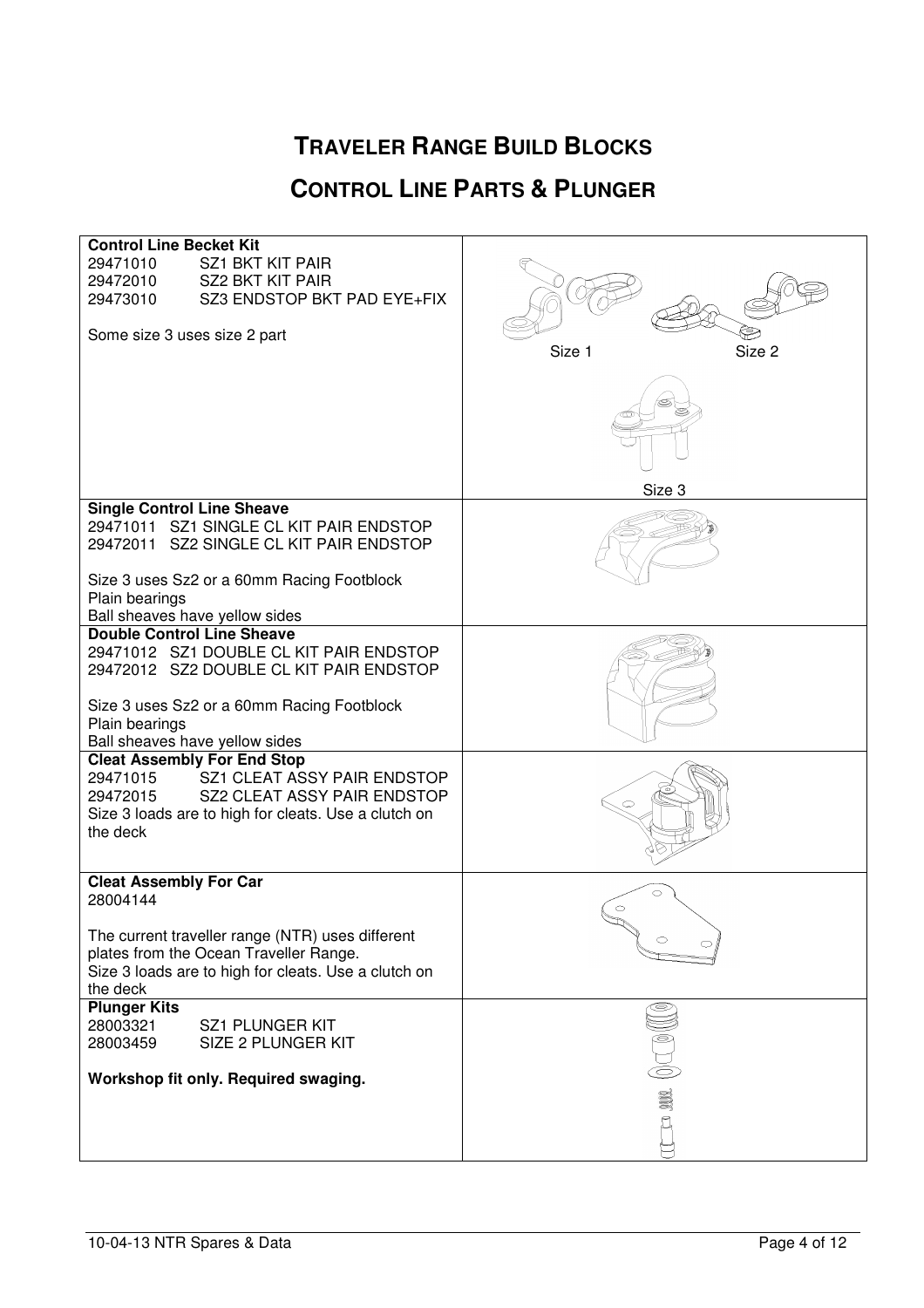#### **CONTROL LINE END STOP PARTS**

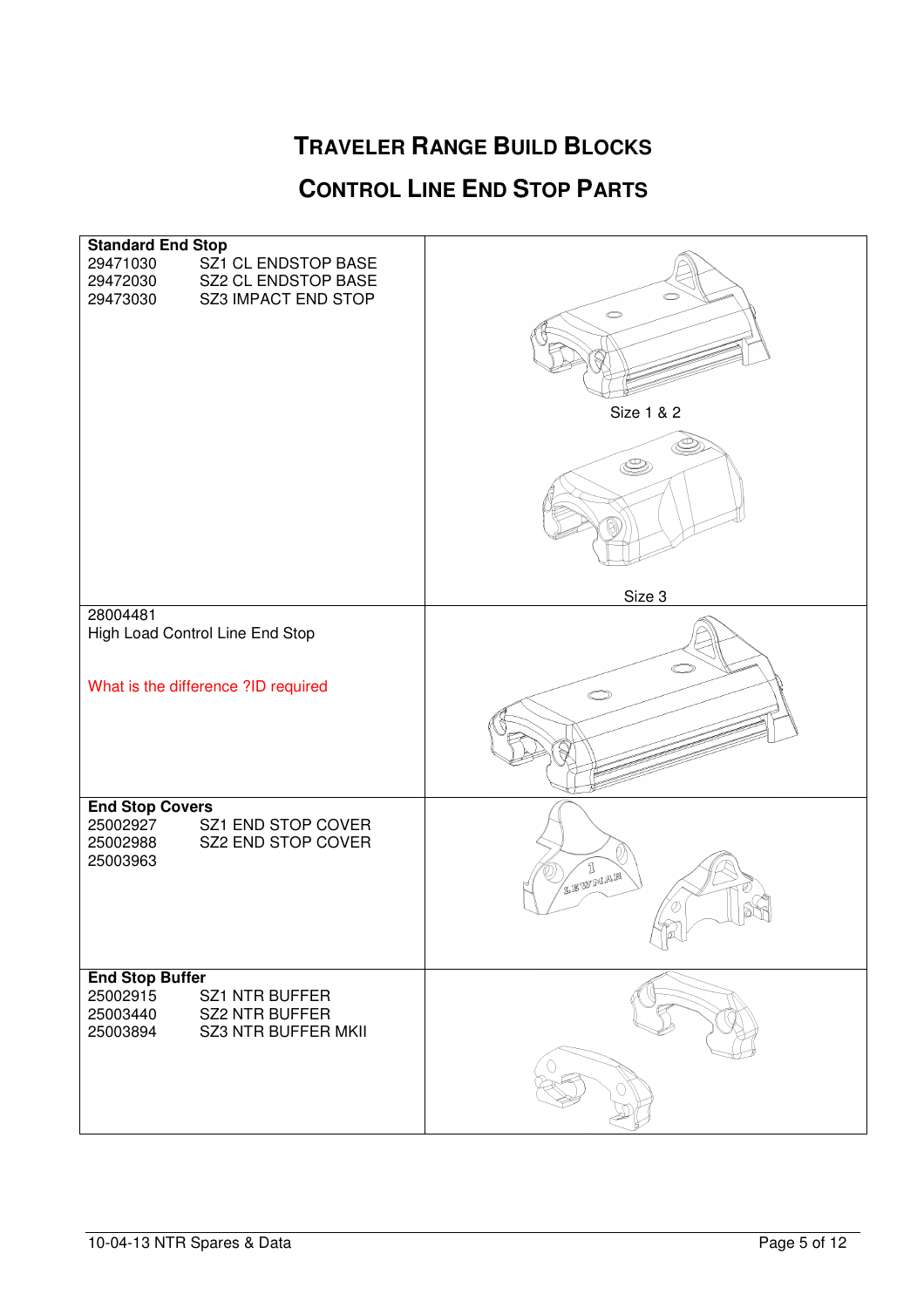#### **SIMPLE END STOPS & TRACK COVERS**

| <b>Beam Track End Cover</b><br>29471041 SZ1 BM TRK END COVER PAIR<br>29472041 SZ2 BM TRK END PAIR<br>29473041 SZ3 BM TRK END COVER         |                                    |
|--------------------------------------------------------------------------------------------------------------------------------------------|------------------------------------|
| <b>HD Beam Track Cover</b><br>29471042 SZ1 HD BM TRK COVER PAIR<br>29472042 SZ2 HD BM TRK COVER PAIR<br>Size3 HD Beam Track does not exist |                                    |
| <b>Track End Stop</b><br>29171040<br>SZ1 SIMPLE END STOP<br>29172040<br>SZ2 SIMPLE END STOP<br>SZ3 SIMPLE END STOP<br>29173040             |                                    |
| <b>Impact End Stop</b><br>29905105<br>SZ1 ONE PIECE IMPACT END STOP<br>Does not exist for Sz 2 or Sz3                                      |                                    |
| <b>SZ1 TRK PLUG</b><br>29905114<br><b>SZ2 TRK PLUG</b><br>29905214<br><b>SZ3 TRK PLUG</b><br>29905314<br><b>SZ4 TRK PLUG</b><br>29905414   | Rubber bung fits into end of track |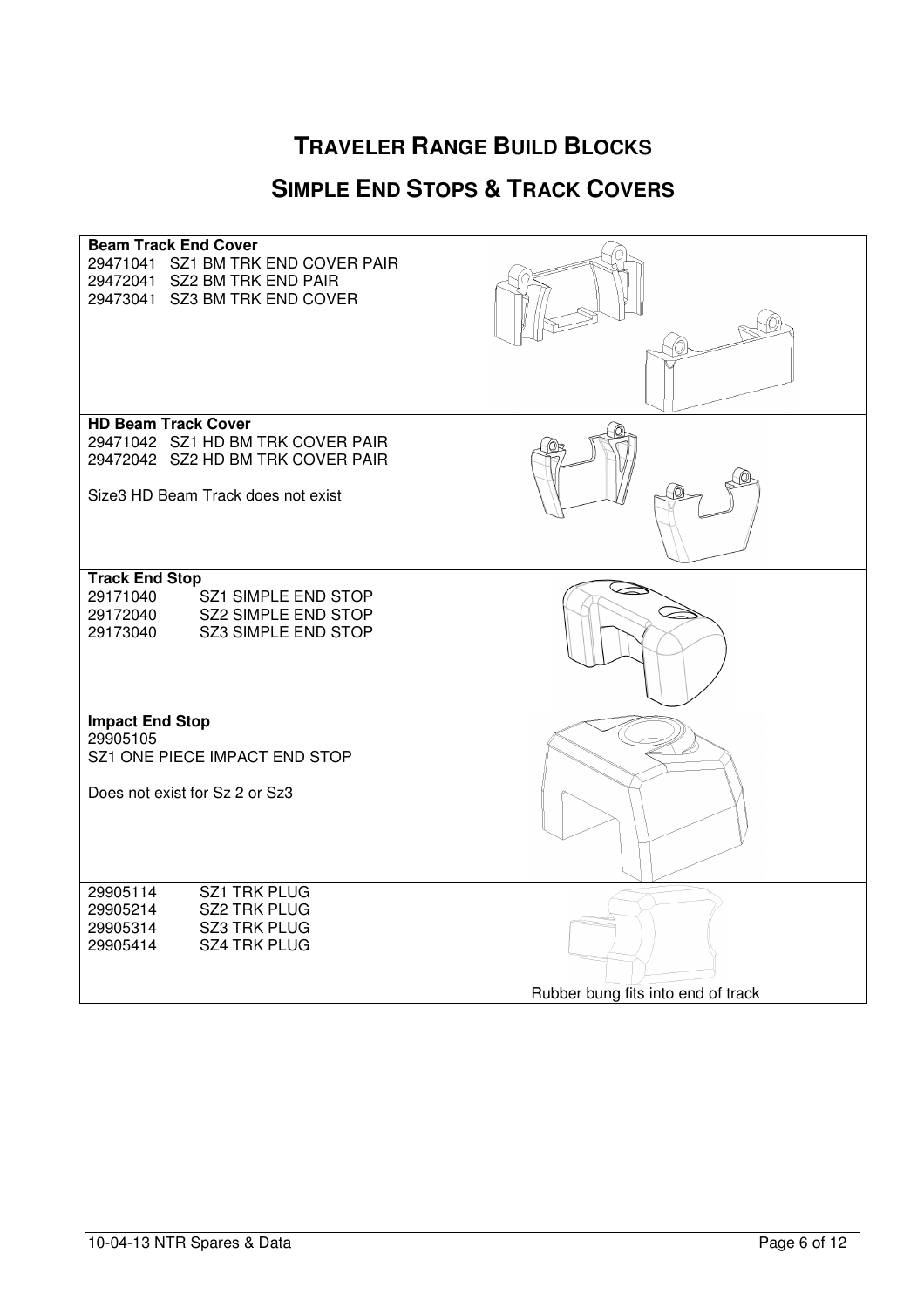#### **TRAVELER RANGE BUILD BLOCKS – BEARINGS**

| <b>Slide Rods</b><br>The current traveller range (NTR) uses different<br>slide rods from the Ocean Traveller Range.<br>NTR slide rods are not created as spares |   |
|-----------------------------------------------------------------------------------------------------------------------------------------------------------------|---|
| <b>Torlon Balls</b><br>29171021<br><b>SZ1 TORLON BALL SPARES</b><br><b>SZ2 TORLON BALL SPARES</b><br>29172021<br><b>SZ3 TORLON BALL SPARES</b><br>29173021      |   |
| <b>Slide Rod to Balls Conversion Kit</b><br>29471027 SZ1 REC BALL CONVERSION KIT<br>29472027 SZ2 REC BALL CONVERSION KIT                                        |   |
| Sz3 conversion not possible.                                                                                                                                    | 匬 |

#### **TRAVELER RANGE BUILD BLOCKS - MISC**

| Joining Insert For Drilled Plunger Track |  |
|------------------------------------------|--|
| 29970029 SZ0 BOX TRACK JOIN INSERT       |  |
| 29971029 SZ1 BOX TRACK JOIN INSERT       |  |
| 29972029 SZ2 BOX TRACK JOIN INSERT       |  |
| 29973029 SZ3 BOX TRACK JOIN INSERT       |  |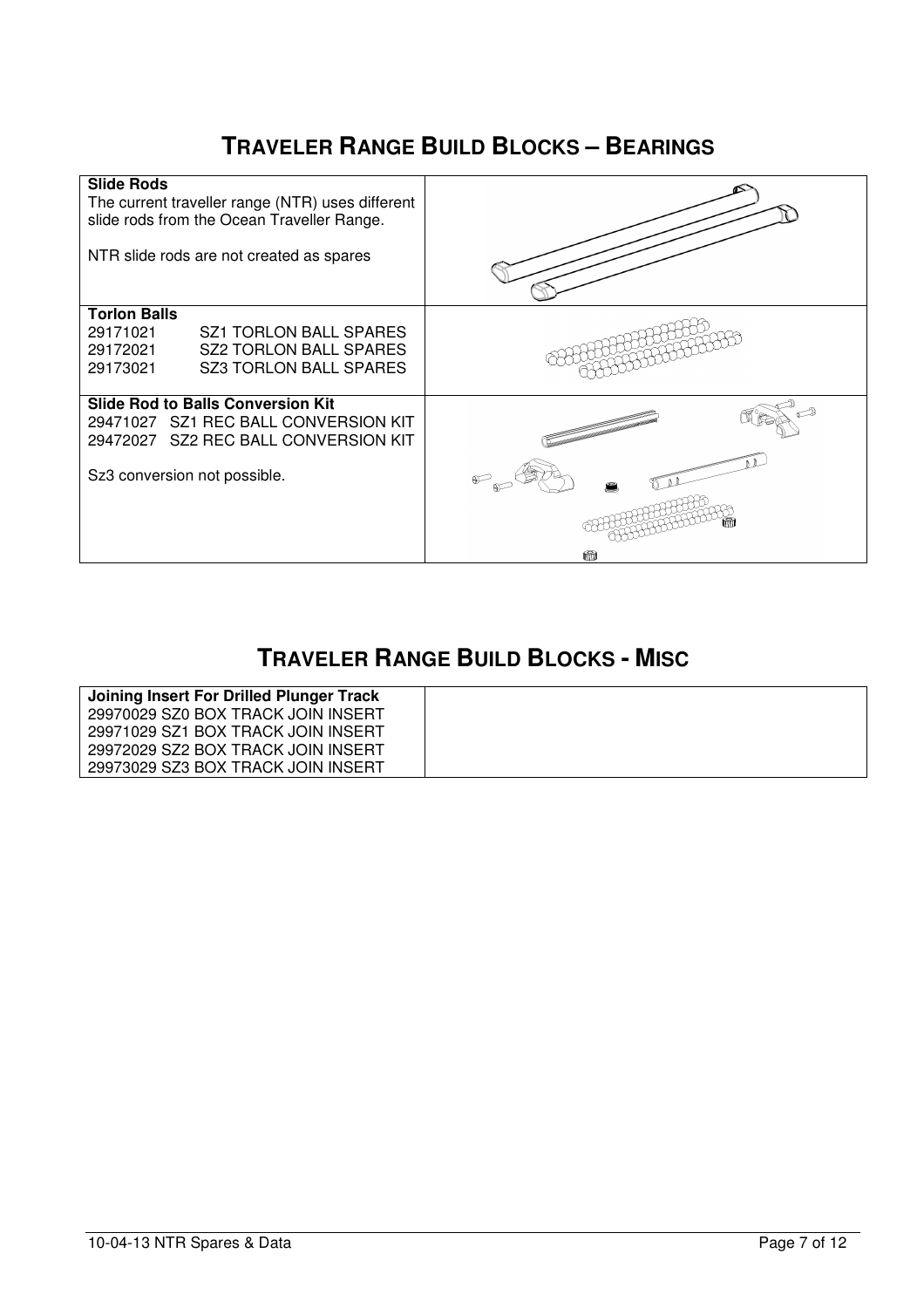#### **LINKS FOR JOINING CARS**

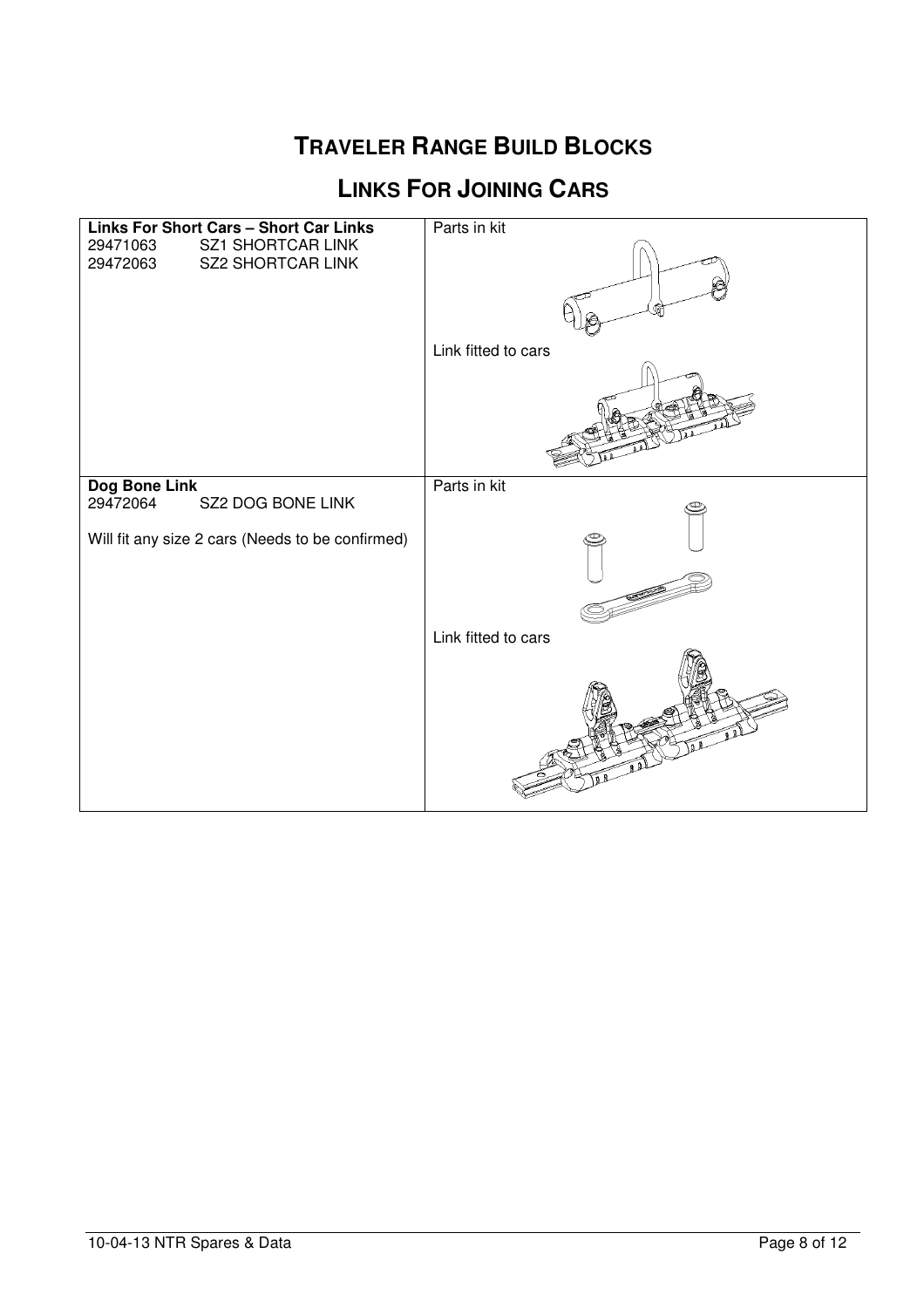### **FASTENING TABLE**

| Size 1                                | <b>Fixings For Car</b> | <b>Fixings For End Stop</b>             |
|---------------------------------------|------------------------|-----------------------------------------|
| <b>End Stop Base</b>                  |                        | M6x length depends on<br>installation   |
| Single Control Line                   |                        | M6x35                                   |
| Double Control Line                   |                        | M6x53                                   |
| Single Control Line, Becket           |                        | M6x35                                   |
| Double Control Line, Becket           |                        | M6x53                                   |
| Double Control Line, Becket, Cleat    |                        | M6x53                                   |
| High Load End Stop With 40mm Sheave   |                        | M8x60                                   |
| Size <sub>2</sub>                     | <b>Fixings For Car</b> | <b>Fixings For End Stop</b>             |
| <b>End Stop Base</b>                  |                        | M8x35 + M8x20<br>(2 lengths required)   |
| Single Control Line                   |                        | M8x45                                   |
| Double Control Line                   |                        | M8x65                                   |
| Single Control Line, Becket           |                        | M8x45                                   |
| Double Control Line, Becket           |                        | M8x70                                   |
| Single Control Line, Becket, Vertical |                        | M8x50                                   |
| Sheave                                |                        | M8x70                                   |
| Double Control Line, Ball Bearing     |                        | M12 (length depends on<br>installation) |
| Sheave, Becket                        |                        | M8x20                                   |
| High Load Impact End Stop             |                        | M8x45                                   |
| Mid Track End Stop                    |                        | M8x70                                   |
| Mid Track Single Control Line, Becket |                        | M8x45                                   |
| Double Control Line, Becket, Cleat    |                        | M8x70                                   |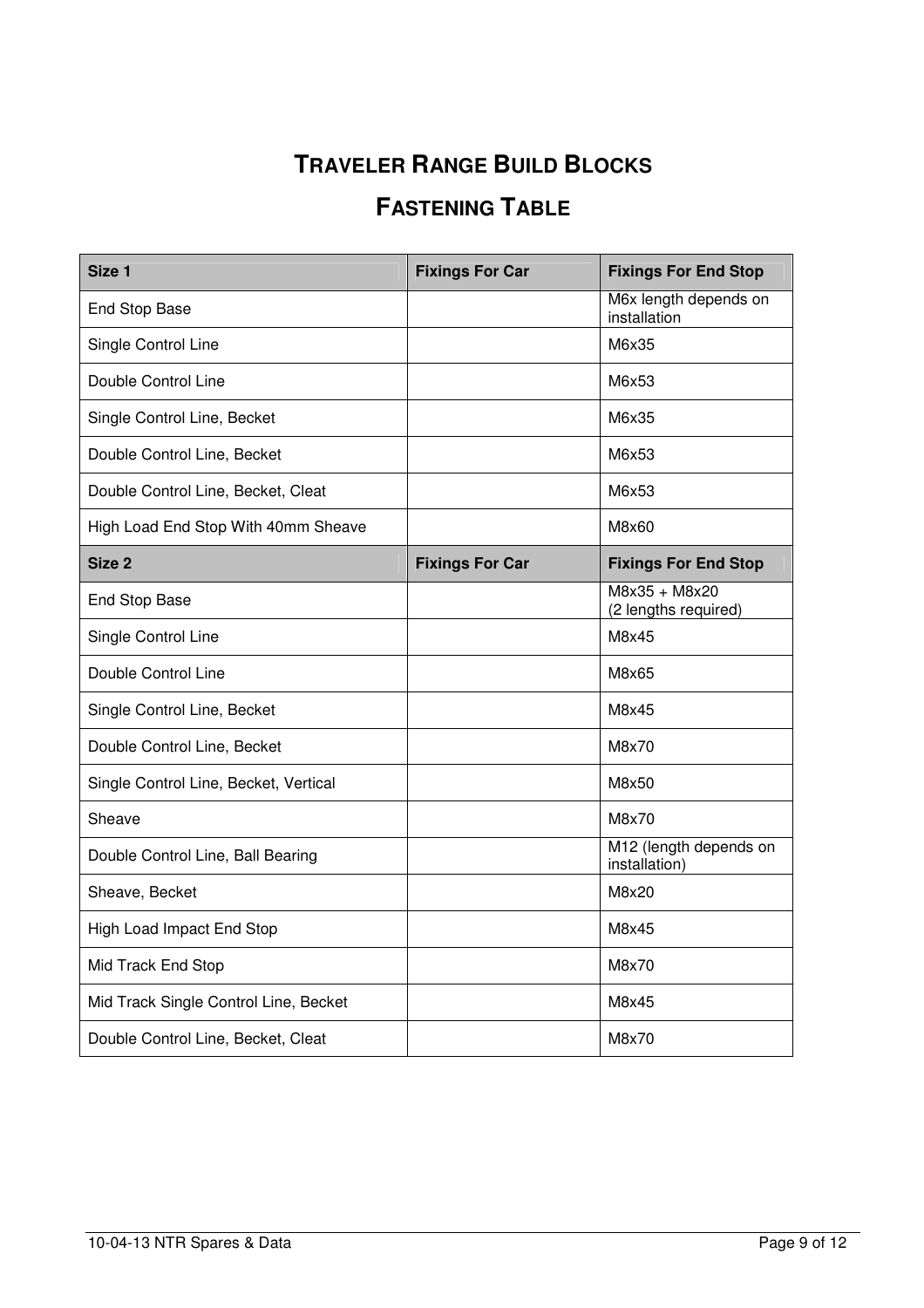#### **CAR UPSTAND TO BLOCK COMPATABILITY**

#### **Lewmar - NTR Traveller Range - Car Upstand To Block Compatability**

Last Up-date: 20-Aug-07

| <b>Block</b><br>Part<br>Number<br>Type<br>n/a<br>Synchro<br>Synchro<br>n/a<br>Synchro<br>n/a<br>Synchro<br>n/a<br>n/a<br>Synchro<br>Control<br>n/a<br>Control<br>n/a<br>Control<br>n/a<br>Control<br>n/a<br>Control<br>n/a<br>Control<br>n/a<br>Control<br>n/a<br>Racing<br>Racing<br>Racing<br>Racing<br>Racing<br>29941611<br>Racing<br>29941612<br>Racing<br>29941613<br>Racing<br>29941614<br>29941615<br>Racing<br>29941801<br>Racing<br>Racing<br>29941802<br>29941804<br>Racing<br>Racing<br>29941805<br>Racing<br>29941831<br>Racing<br>29941834<br>29941101<br>Racing<br>Racing<br>29941102 | <b>Block Size</b><br>50mm<br>60 <sub>mm</sub><br>72mm | <b>Shackle Post</b><br>Diameter<br>(mm)<br>7.90<br>9.43 | Shackle Post<br><b>Diameter</b><br>Tollerance<br>$(+/- mm)$<br>0.10 | Shackle<br>Pin<br><b>Diameter</b><br>(mm) | <b>Traveller Range</b><br>Ocean    | Racing         | <b>NTR</b>                      | <b>Upstand Detail</b><br>Cup<br>Diameter | Pin   |
|------------------------------------------------------------------------------------------------------------------------------------------------------------------------------------------------------------------------------------------------------------------------------------------------------------------------------------------------------------------------------------------------------------------------------------------------------------------------------------------------------------------------------------------------------------------------------------------------------|-------------------------------------------------------|---------------------------------------------------------|---------------------------------------------------------------------|-------------------------------------------|------------------------------------|----------------|---------------------------------|------------------------------------------|-------|
|                                                                                                                                                                                                                                                                                                                                                                                                                                                                                                                                                                                                      |                                                       |                                                         |                                                                     |                                           |                                    |                |                                 |                                          |       |
|                                                                                                                                                                                                                                                                                                                                                                                                                                                                                                                                                                                                      |                                                       |                                                         |                                                                     |                                           |                                    |                |                                 |                                          |       |
|                                                                                                                                                                                                                                                                                                                                                                                                                                                                                                                                                                                                      |                                                       |                                                         |                                                                     |                                           |                                    |                |                                 |                                          | Diame |
|                                                                                                                                                                                                                                                                                                                                                                                                                                                                                                                                                                                                      |                                                       |                                                         |                                                                     |                                           |                                    |                |                                 | (mm)                                     | (mm)  |
|                                                                                                                                                                                                                                                                                                                                                                                                                                                                                                                                                                                                      |                                                       |                                                         |                                                                     |                                           |                                    |                |                                 |                                          |       |
|                                                                                                                                                                                                                                                                                                                                                                                                                                                                                                                                                                                                      |                                                       |                                                         |                                                                     | 4                                         | 0                                  |                |                                 |                                          |       |
|                                                                                                                                                                                                                                                                                                                                                                                                                                                                                                                                                                                                      |                                                       |                                                         | 0.05                                                                | 5                                         | 1                                  |                | 1                               | 9.5                                      | 5     |
|                                                                                                                                                                                                                                                                                                                                                                                                                                                                                                                                                                                                      |                                                       | 11.90                                                   | 0.10                                                                | 6                                         |                                    | 1              |                                 | 13                                       | 6     |
|                                                                                                                                                                                                                                                                                                                                                                                                                                                                                                                                                                                                      | 90 <sub>mm</sub>                                      | 16.50                                                   | 0.10                                                                | 9.8                                       | $\overline{c}$                     |                | $\overline{2}$                  | 13                                       | 6     |
|                                                                                                                                                                                                                                                                                                                                                                                                                                                                                                                                                                                                      | 105m <sub>m</sub>                                     | 19.75                                                   | 0.05                                                                | 10                                        |                                    | $\overline{2}$ |                                 | 21                                       | 10    |
|                                                                                                                                                                                                                                                                                                                                                                                                                                                                                                                                                                                                      |                                                       |                                                         |                                                                     |                                           | 3                                  |                |                                 | 16.5                                     | 10    |
|                                                                                                                                                                                                                                                                                                                                                                                                                                                                                                                                                                                                      | 30 Single                                             | 7.10                                                    | 0.20                                                                | $\overline{4}$                            |                                    |                | 3                               | 16.5                                     | 8     |
|                                                                                                                                                                                                                                                                                                                                                                                                                                                                                                                                                                                                      | 30 Triple                                             | 9.25                                                    | 0.25                                                                | 5                                         |                                    | 3              |                                 | 24                                       | 12    |
|                                                                                                                                                                                                                                                                                                                                                                                                                                                                                                                                                                                                      | 40 Single                                             | 8.00                                                    | 0.05                                                                | 4                                         |                                    |                | 3HL                             | 21                                       | 10    |
|                                                                                                                                                                                                                                                                                                                                                                                                                                                                                                                                                                                                      | 40 Triple                                             | 11.45                                                   | 0.05                                                                | 6                                         |                                    |                | 3VHL                            | 23                                       | 12    |
|                                                                                                                                                                                                                                                                                                                                                                                                                                                                                                                                                                                                      | 60 single                                             | 9.50                                                    | 0.10                                                                | 5                                         |                                    |                | $\overline{4}$                  | tba                                      | tba   |
|                                                                                                                                                                                                                                                                                                                                                                                                                                                                                                                                                                                                      | 60 Double                                             | 9.90                                                    | 0.10                                                                | 6                                         |                                    |                |                                 |                                          |       |
|                                                                                                                                                                                                                                                                                                                                                                                                                                                                                                                                                                                                      | 60 Triple                                             | 9.90                                                    | 0.10                                                                | 6                                         |                                    |                |                                 |                                          |       |
|                                                                                                                                                                                                                                                                                                                                                                                                                                                                                                                                                                                                      |                                                       |                                                         |                                                                     |                                           | <b>NTR Upstand Conversion Kits</b> |                |                                 |                                          |       |
|                                                                                                                                                                                                                                                                                                                                                                                                                                                                                                                                                                                                      | 80mm LL Single                                        | 12.40                                                   | 0.10                                                                | 6                                         |                                    |                |                                 |                                          |       |
|                                                                                                                                                                                                                                                                                                                                                                                                                                                                                                                                                                                                      | 80mm LL Fiddle                                        | 12.40                                                   | 0.10                                                                | 6                                         |                                    |                | 29171024 SZ1 UPSTAND CONVERSION |                                          |       |
|                                                                                                                                                                                                                                                                                                                                                                                                                                                                                                                                                                                                      | 80mm LL Double                                        | 14.00                                                   | 0.20                                                                | 8                                         |                                    |                | 29172024 SZ2 UPSTAND CONVERSION |                                          |       |
|                                                                                                                                                                                                                                                                                                                                                                                                                                                                                                                                                                                                      | 80mm LL Triple                                        | 14.00                                                   | 0.20                                                                | 8                                         |                                    |                | 29173024 SZ3 UPSTAND CONVERSION |                                          |       |
|                                                                                                                                                                                                                                                                                                                                                                                                                                                                                                                                                                                                      |                                                       |                                                         |                                                                     |                                           |                                    |                |                                 |                                          |       |
|                                                                                                                                                                                                                                                                                                                                                                                                                                                                                                                                                                                                      | 60mm HL single                                        | 11.10                                                   | 0.10                                                                | 6                                         |                                    |                |                                 |                                          |       |
|                                                                                                                                                                                                                                                                                                                                                                                                                                                                                                                                                                                                      | 60mm HL double                                        | 13.85                                                   | 0.10                                                                | 8                                         |                                    |                |                                 |                                          |       |
|                                                                                                                                                                                                                                                                                                                                                                                                                                                                                                                                                                                                      | 60mm HL triple                                        | 13.85                                                   | 0.10                                                                | 8                                         |                                    |                |                                 |                                          |       |
|                                                                                                                                                                                                                                                                                                                                                                                                                                                                                                                                                                                                      | 60mm HL single becket                                 | 11.10                                                   | 0.10                                                                | 6                                         |                                    |                |                                 |                                          |       |
|                                                                                                                                                                                                                                                                                                                                                                                                                                                                                                                                                                                                      | 60mm HL double becket                                 | 13.85                                                   | 0.10                                                                | 8                                         |                                    |                |                                 |                                          |       |
|                                                                                                                                                                                                                                                                                                                                                                                                                                                                                                                                                                                                      | 80mm HI single                                        | 15.00                                                   | 0.20                                                                | 8                                         |                                    |                |                                 |                                          |       |
|                                                                                                                                                                                                                                                                                                                                                                                                                                                                                                                                                                                                      | 80mm HI double                                        | 19.80                                                   | 0.10                                                                | 10                                        |                                    |                |                                 |                                          |       |
|                                                                                                                                                                                                                                                                                                                                                                                                                                                                                                                                                                                                      | 80mm HL single becket                                 | 15.00                                                   | 0.20                                                                | 8                                         |                                    |                |                                 |                                          |       |
|                                                                                                                                                                                                                                                                                                                                                                                                                                                                                                                                                                                                      | 80mm HL double becket                                 | 19.80                                                   | 0.10                                                                | 10                                        |                                    |                |                                 |                                          |       |
|                                                                                                                                                                                                                                                                                                                                                                                                                                                                                                                                                                                                      | 80mm HL Fiddle Block                                  | 15.00                                                   | 0.20                                                                | 8                                         |                                    |                |                                 |                                          |       |
|                                                                                                                                                                                                                                                                                                                                                                                                                                                                                                                                                                                                      | 80mm HL Fiddle & Becket                               | 15.00                                                   | 0.20                                                                | 8                                         |                                    |                |                                 |                                          |       |
|                                                                                                                                                                                                                                                                                                                                                                                                                                                                                                                                                                                                      | 105mm HL single                                       | 19.80                                                   | 0.10                                                                | 10                                        |                                    |                |                                 |                                          |       |
|                                                                                                                                                                                                                                                                                                                                                                                                                                                                                                                                                                                                      | 105mm HL double                                       | 21.75                                                   | 0.05                                                                | 12                                        |                                    |                |                                 |                                          |       |
| 29941104<br>Racing                                                                                                                                                                                                                                                                                                                                                                                                                                                                                                                                                                                   | 105mm HL single becket                                | 19.80                                                   | 0.10                                                                | 10                                        |                                    |                |                                 |                                          |       |
| 29941131<br>Racing                                                                                                                                                                                                                                                                                                                                                                                                                                                                                                                                                                                   | 130mm HL single                                       | 22.70                                                   | 0.10                                                                | 12                                        |                                    |                |                                 |                                          |       |
| 29941134<br>Racing                                                                                                                                                                                                                                                                                                                                                                                                                                                                                                                                                                                   | 130mm HL single becket                                | 22.70                                                   | 0.10                                                                | 12                                        |                                    |                |                                 |                                          |       |
| Racing<br>29941151                                                                                                                                                                                                                                                                                                                                                                                                                                                                                                                                                                                   | 155mm HL single                                       | 25.80                                                   | 0.10                                                                | 14                                        |                                    |                |                                 |                                          |       |
| 29941154<br>Racing                                                                                                                                                                                                                                                                                                                                                                                                                                                                                                                                                                                   | 155mm HL single becket                                | 25.80                                                   | 0.10                                                                | 14                                        |                                    |                |                                 |                                          |       |
| 29942606<br>Racing                                                                                                                                                                                                                                                                                                                                                                                                                                                                                                                                                                                   | 60mm Runner shackle post                              | 17.50                                                   | 0.20                                                                | 8                                         |                                    |                |                                 |                                          |       |
| 29942806<br>Racing                                                                                                                                                                                                                                                                                                                                                                                                                                                                                                                                                                                   | 80mm Runner shackle post                              | 23.75                                                   | 0.20                                                                | 10                                        |                                    |                |                                 |                                          |       |
| 29942106<br>Racing                                                                                                                                                                                                                                                                                                                                                                                                                                                                                                                                                                                   | 105mm Runner shackle post                             | 24.00                                                   | 0.20                                                                | 10                                        |                                    |                |                                 |                                          |       |
| 29942136<br>Racing                                                                                                                                                                                                                                                                                                                                                                                                                                                                                                                                                                                   | 130mm Runner shackle post                             | 28.00                                                   | 0.20                                                                | 12                                        |                                    |                |                                 |                                          |       |
| Racing<br>29942156                                                                                                                                                                                                                                                                                                                                                                                                                                                                                                                                                                                   | 155mm Runner shackle post                             | 36.00                                                   | 0.20                                                                | 16                                        |                                    |                |                                 |                                          |       |
|                                                                                                                                                                                                                                                                                                                                                                                                                                                                                                                                                                                                      |                                                       |                                                         |                                                                     |                                           |                                    |                |                                 |                                          |       |

| <b>Shackle Post</b> | Shackle  | <b>Traveller Range</b> |                |            | <b>Upstand Detail</b> |          |
|---------------------|----------|------------------------|----------------|------------|-----------------------|----------|
| Diameter            | Pin      | Ocean                  | Racing         | <b>NTR</b> | Cup                   | Pin      |
| Tollerance          | Diameter |                        |                |            | <b>Diameter</b>       | Diameter |
| $(+/- mm)$          | (mm)     |                        |                |            | (mm)                  | (mm)     |
|                     |          |                        |                |            |                       |          |
| 0.10                | 4        | 0                      |                |            |                       |          |
| 0.05                | 5        |                        |                |            | 9.5                   | 5        |
| 0.10                | 6        |                        |                |            | 13                    | 6<br>6   |
| 0.10                | 9.8      | $\overline{2}$         |                | 2          | 13                    |          |
| 0.05                | 10       |                        | $\overline{2}$ |            | 21                    | 10       |
|                     |          | 3                      |                |            | 16.5                  | 10       |
| 0.20                | 4        |                        |                | 3          | 16.5                  | 8        |
| 0.25                | 5        |                        | 3              |            | 24                    | 12       |
| 0.05                | 4        |                        |                | 3HL        | 21                    | 10       |
| 0.05                | 6        |                        |                | 3VHL       | 23                    | 12       |
| 0.10                | 5        |                        |                | 4          | tba                   | tba      |
| 010                 | 6        |                        |                |            |                       |          |

#### **Ipstand Conversion Kits**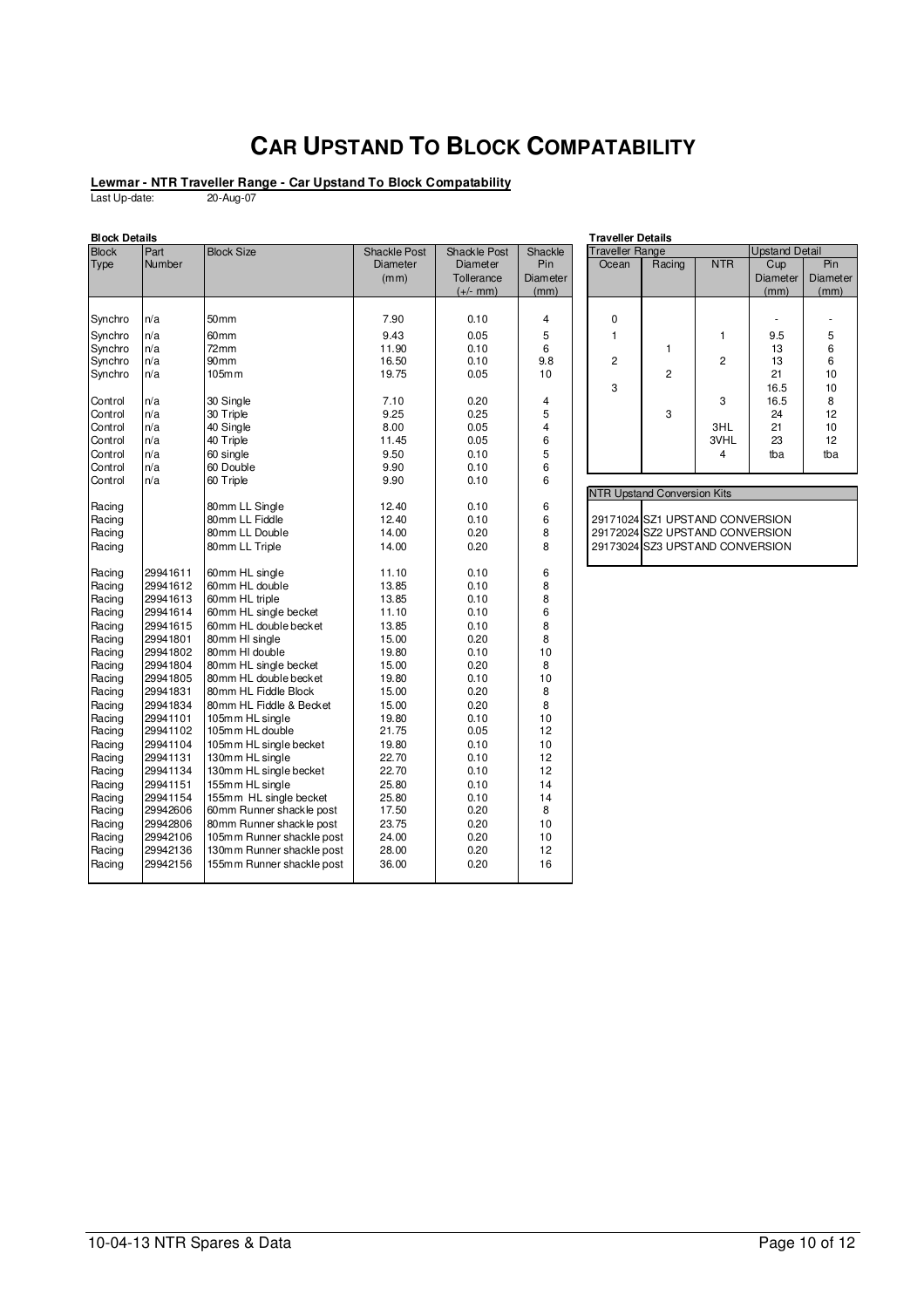#### **BENT TRACK**

#### **BEND TYPES & MEASURMENT**

#### **Measurement**



#### **Bend Types**

| <b>Horizontal</b><br>"round the mast"<br>annotation HR.                |  |
|------------------------------------------------------------------------|--|
| Often used for self tacking jibs on<br>mainsheet tracks on multihulls. |  |
| <b>Vertical Concave</b>                                                |  |
| "ends up"                                                              |  |
| annotation VC.                                                         |  |
| Used for self tack in jibs and mainsheet                               |  |
| tracks ensure the car moves to the end of                              |  |
| the track as the control line is eased.                                |  |
| <b>Vertical Convex</b>                                                 |  |
| "ends down"                                                            |  |
| annotation VX.                                                         |  |
| Used where the mainsheet track follows                                 |  |
| the curve of the deck. Not very efficient                              |  |
| since the car will try to remain in the centre                         |  |
| - but aesthetically pleasing                                           |  |